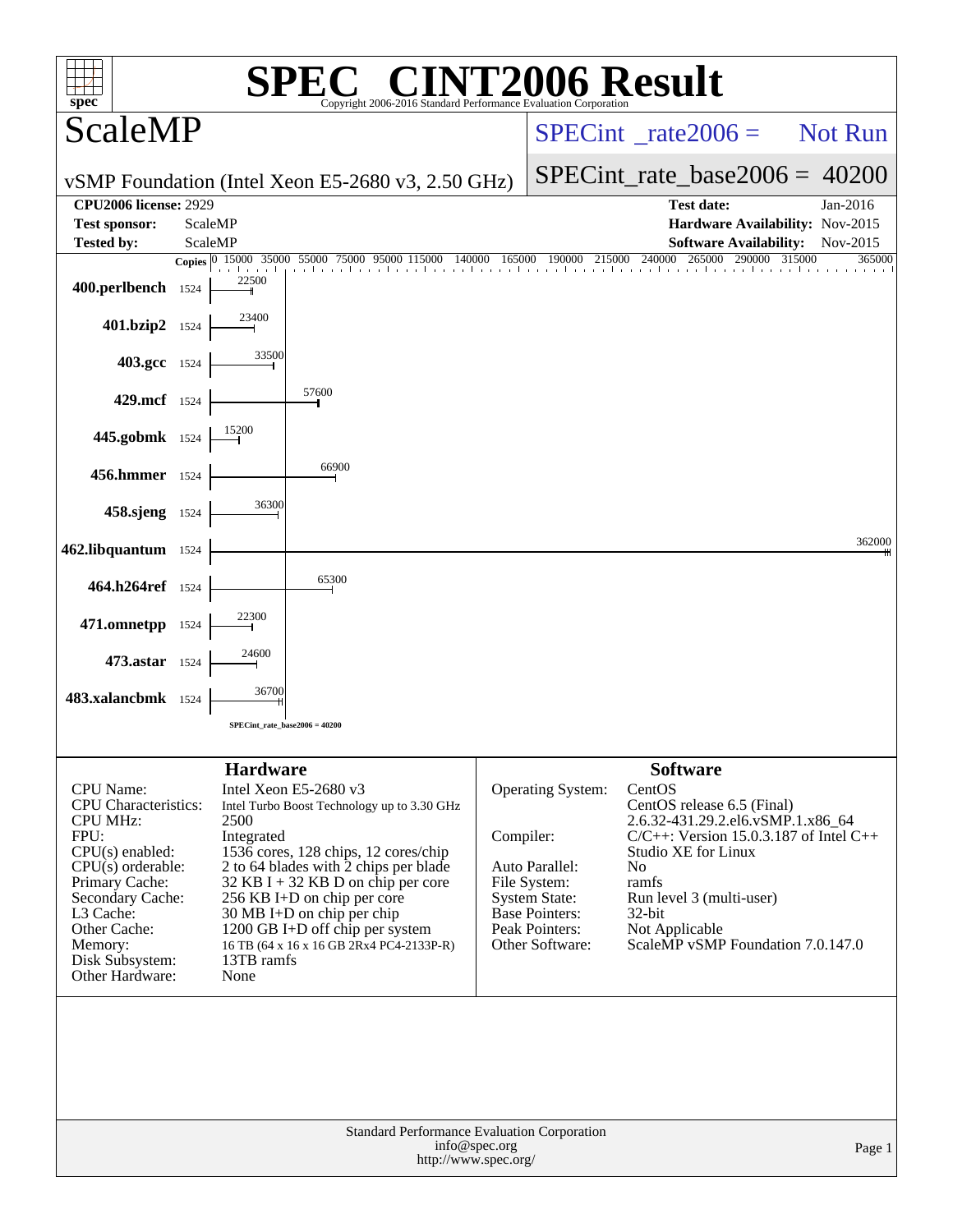

## ScaleMP

SPECint rate  $2006 =$  Not Run

vSMP Foundation (Intel Xeon E5-2680 v3, 2.50 GHz)

SPECint rate base2006 =  $40200$ 

**[CPU2006 license:](http://www.spec.org/auto/cpu2006/Docs/result-fields.html#CPU2006license)** 2929 **[Test date:](http://www.spec.org/auto/cpu2006/Docs/result-fields.html#Testdate)** Jan-2016

**[Test sponsor:](http://www.spec.org/auto/cpu2006/Docs/result-fields.html#Testsponsor)** ScaleMP **[Hardware Availability:](http://www.spec.org/auto/cpu2006/Docs/result-fields.html#HardwareAvailability)** Nov-2015 **[Tested by:](http://www.spec.org/auto/cpu2006/Docs/result-fields.html#Testedby)** ScaleMP **ScaleMP [Software Availability:](http://www.spec.org/auto/cpu2006/Docs/result-fields.html#SoftwareAvailability)** Nov-2015

### **[Results Table](http://www.spec.org/auto/cpu2006/Docs/result-fields.html#ResultsTable)**

|                                                                                                          | <b>Base</b> |                |        |                |        |                |              |               | <b>Peak</b>    |              |                |              |                |              |  |  |  |  |
|----------------------------------------------------------------------------------------------------------|-------------|----------------|--------|----------------|--------|----------------|--------------|---------------|----------------|--------------|----------------|--------------|----------------|--------------|--|--|--|--|
| <b>Benchmark</b>                                                                                         | Copies      | <b>Seconds</b> | Ratio  | <b>Seconds</b> | Ratio  | <b>Seconds</b> | Ratio        | <b>Copies</b> | <b>Seconds</b> | <b>Ratio</b> | <b>Seconds</b> | <b>Ratio</b> | <b>Seconds</b> | <b>Ratio</b> |  |  |  |  |
| 400.perlbench                                                                                            | 1524        | 689            | 21600  | 663            | 22500  | 659            | <b>22600</b> |               |                |              |                |              |                |              |  |  |  |  |
| 401.bzip2                                                                                                | 1524        | 624            | 23600  | 628            | 23400  | 633            | 23200        |               |                |              |                |              |                |              |  |  |  |  |
| $403.\mathrm{gcc}$                                                                                       | 1524        | 364            | 33700  | 367            | 33400  | 366            | 33500        |               |                |              |                |              |                |              |  |  |  |  |
| $429$ .mcf                                                                                               | 1524        | 242            | 57300  | 241            | 57600  | 240            | 58000        |               |                |              |                |              |                |              |  |  |  |  |
| $445$ .gobm $k$                                                                                          | 1524        | 1051           | 15200  | 1042           | 15300  | 1052           | 15200        |               |                |              |                |              |                |              |  |  |  |  |
| 456.hmmer                                                                                                | 1524        | 213            | 66900  | 212            | 67000  | 213            | 66800        |               |                |              |                |              |                |              |  |  |  |  |
| $458$ .sjeng                                                                                             | 1524        | 510            | 36100  | 507            | 36400  | 508            | 36300        |               |                |              |                |              |                |              |  |  |  |  |
| 462.libquantum                                                                                           | 1524        | 86.8           | 364000 | 87.5           | 361000 | 87.2           | 362000       |               |                |              |                |              |                |              |  |  |  |  |
| 464.h264ref                                                                                              | 1524        | 517            | 65300  | 517            | 65300  | 519            | 65000        |               |                |              |                |              |                |              |  |  |  |  |
| 471.omnetpp                                                                                              | 1524        | 428            | 22200  | 426            | 22400  | 427            | 22300        |               |                |              |                |              |                |              |  |  |  |  |
| $473$ . astar                                                                                            | 1524        | 434            | 24600  | 435            | 24600  | 431            | 24800        |               |                |              |                |              |                |              |  |  |  |  |
| 483.xalancbmk                                                                                            | 1524        | 275            | 38200  | 286            | 36700  | 287            | 36700        |               |                |              |                |              |                |              |  |  |  |  |
| Results appear in the order in which they were run. Bold underlined text indicates a median measurement. |             |                |        |                |        |                |              |               |                |              |                |              |                |              |  |  |  |  |

### **[Submit Notes](http://www.spec.org/auto/cpu2006/Docs/result-fields.html#SubmitNotes)**

The taskset mechanism was used to bind copies to processors. The config file option 'submit' was used to generate taskset commands to bind each copy to a specific processor. For details, please see the config file.

## **[Operating System Notes](http://www.spec.org/auto/cpu2006/Docs/result-fields.html#OperatingSystemNotes)**

Stack size set to unlimited using "ulimit -s unlimited"

### **[Platform Notes](http://www.spec.org/auto/cpu2006/Docs/result-fields.html#PlatformNotes)**

Standard Performance Evaluation Corporation [info@spec.org](mailto:info@spec.org) BIOS Settings Hyper-Threading Technology disabled. ScaleMP vSMP Foundation: 7.0.147.0 vSMP Foundation manages off chip cache using a portion of each blade memory. Hardware Details: System was aggregated using 64 x Supermicro 1028U blades. The servers were connected with Melanox InfiniBand FDR and an FDR switch. Sysinfo program /ramfs/SPEC\_CPU2006v1.2/Docs/sysinfo \$Rev: 6775 \$ \$Date:: 2011-08-16 #\$ 8787f7622badcf24e01c368b1db4377c running on fl100.local Tue Jan 12 12:10:31 2016 This section contains SUT (System Under Test) info as seen by some common utilities. To remove or add to this section, see: <http://www.spec.org/cpu2006/Docs/config.html#sysinfo> Continued on next page

<http://www.spec.org/>

Page 2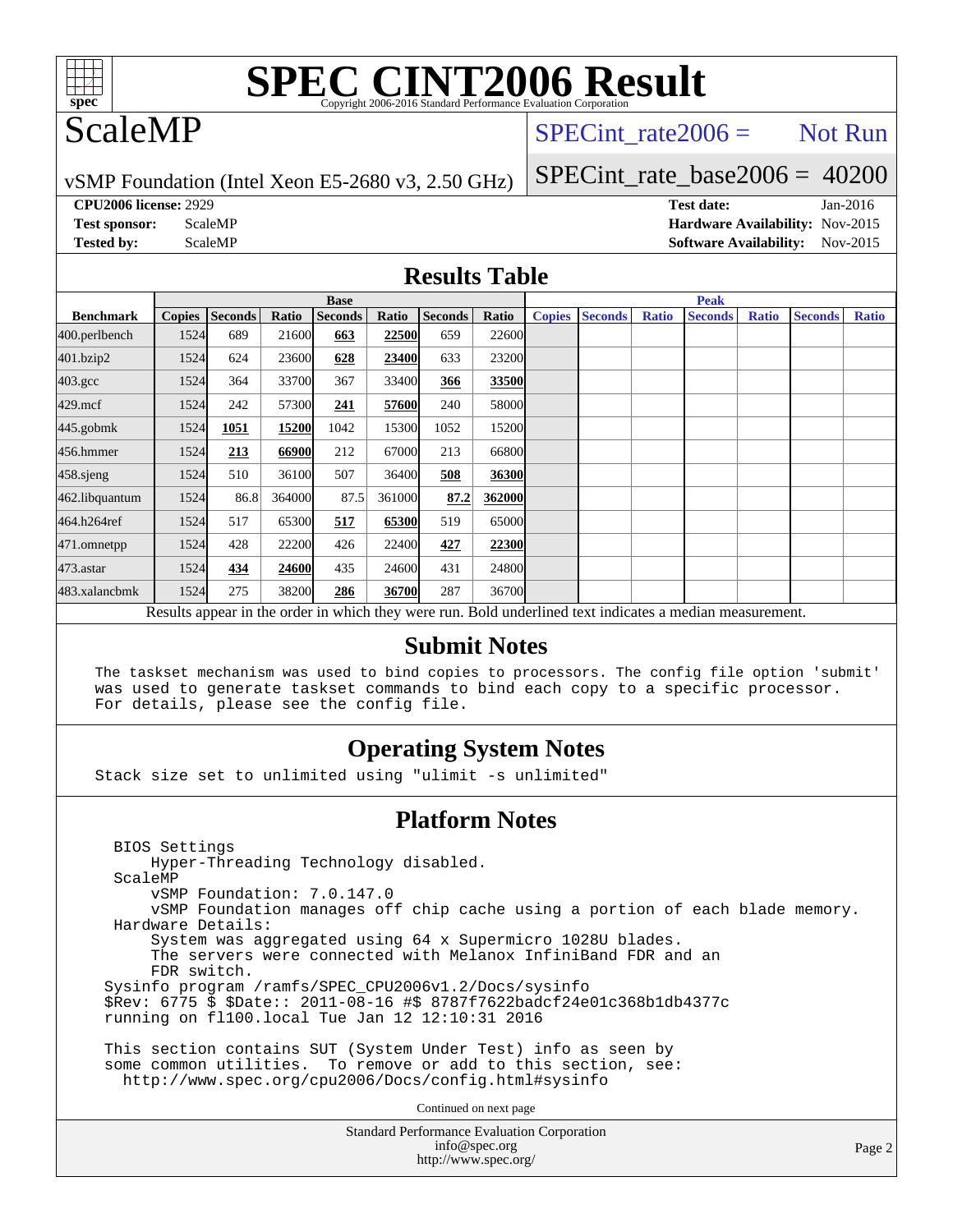

ScaleMP

 $SPECTnt_rate2006 =$  Not Run

vSMP Foundation (Intel Xeon E5-2680 v3, 2.50 GHz)

[SPECint\\_rate\\_base2006 =](http://www.spec.org/auto/cpu2006/Docs/result-fields.html#SPECintratebase2006) 40200

**[CPU2006 license:](http://www.spec.org/auto/cpu2006/Docs/result-fields.html#CPU2006license)** 2929 **[Test date:](http://www.spec.org/auto/cpu2006/Docs/result-fields.html#Testdate)** Jan-2016 **[Test sponsor:](http://www.spec.org/auto/cpu2006/Docs/result-fields.html#Testsponsor)** ScaleMP **[Hardware Availability:](http://www.spec.org/auto/cpu2006/Docs/result-fields.html#HardwareAvailability)** Nov-2015 **[Tested by:](http://www.spec.org/auto/cpu2006/Docs/result-fields.html#Testedby)** ScaleMP **ScaleMP [Software Availability:](http://www.spec.org/auto/cpu2006/Docs/result-fields.html#SoftwareAvailability)** Nov-2015

## **[Platform Notes \(Continued\)](http://www.spec.org/auto/cpu2006/Docs/result-fields.html#PlatformNotes)**

| From /proc/cpuinfo                                                          |        |
|-----------------------------------------------------------------------------|--------|
| model name : Intel(R) Xeon(R) CPU E5-2680 v3 @ 2.50GHz                      |        |
| 128 "physical id"s (chips)                                                  |        |
| 1536 "processors"                                                           |        |
| cores, siblings (Caution: counting these is hw and system dependent.<br>The |        |
| following excerpts from /proc/cpuinfo might not be reliable. Use with       |        |
| caution.)                                                                   |        |
| cpu cores : 12                                                              |        |
| siblings : 12                                                               |        |
| physical 0: cores 0 1 2 3 4 5 8 9 10 11 12 13                               |        |
| physical 1: cores 0 1 2 3 4 5 8 9 10 11 12 13                               |        |
| physical 8: cores 0 1 2 3 4 5 8 9 10 11 12 13                               |        |
| physical 9: cores 0 1 2 3 4 5 8 9 10 11 12 13                               |        |
| physical 16: cores 0 1 2 3 4 5 8 9 10 11 12 13                              |        |
| physical 17: cores 0 1 2 3 4 5 8 9 10 11 12 13                              |        |
| physical 24: cores 0 1 2 3 4 5 8 9 10 11 12 13                              |        |
| physical 25: cores 0 1 2 3 4 5 8 9 10 11 12 13                              |        |
| physical 32: cores 0 1 2 3 4 5 8 9 10 11 12 13                              |        |
| physical 33: cores 0 1 2 3 4 5 8 9 10 11 12 13                              |        |
| physical 40: cores 0 1 2 3 4 5 8 9 10 11 12 13                              |        |
| physical 41: cores 0 1 2 3 4 5 8 9 10 11 12 13                              |        |
| physical 48: cores 0 1 2 3 4 5 8 9 10 11 12 13                              |        |
| physical 49: cores 0 1 2 3 4 5 8 9 10 11 12 13                              |        |
| physical 56: cores 0 1 2 3 4 5 8 9 10 11 12 13                              |        |
| physical 57: cores 0 1 2 3 4 5 8 9 10 11 12 13                              |        |
| physical 64: cores 0 1 2 3 4 5 8 9 10 11 12 13                              |        |
| physical 65: cores 0 1 2 3 4 5 8 9 10 11 12 13                              |        |
| physical 72: cores 0 1 2 3 4 5 8 9 10 11 12 13                              |        |
| physical 73: cores 0 1 2 3 4 5 8 9 10 11 12 13                              |        |
| physical 80: cores 0 1 2 3 4 5 8 9 10 11 12 13                              |        |
| physical 81: cores 0 1 2 3 4 5 8 9 10 11 12 13                              |        |
| physical 88: cores 0 1 2 3 4 5 8 9 10 11 12 13                              |        |
| physical 89: cores 0 1 2 3 4 5 8 9 10 11 12 13                              |        |
| physical 96: cores 0 1 2 3 4 5 8 9 10 11 12 13                              |        |
| physical 97: cores 0 1 2 3 4 5 8 9 10 11 12 13                              |        |
| physical 104: cores 0 1 2 3 4 5 8 9 10 11 12 13                             |        |
| physical 105: cores 0 1 2 3 4 5 8 9 10 11 12 13                             |        |
| physical 112: cores 0 1 2 3 4 5 8 9 10 11 12 13                             |        |
| physical 113: cores 0 1 2 3 4 5 8 9 10 11 12 13                             |        |
| physical 120: cores 0 1 2 3 4 5 8 9 10 11 12 13                             |        |
| physical 121: cores 0 1 2 3 4 5 8 9 10 11 12 13                             |        |
| physical 128: cores 0 1 2 3 4 5 8 9 10 11 12 13                             |        |
| physical 129: cores 0 1 2 3 4 5 8 9 10 11 12 13                             |        |
| physical 136: cores 0 1 2 3 4 5 8 9 10 11 12 13                             |        |
| physical 137: cores 0 1 2 3 4 5 8 9 10 11 12 13                             |        |
| physical 144: cores 0 1 2 3 4 5 8 9 10 11 12 13                             |        |
| physical 145: cores 0 1 2 3 4 5 8 9 10 11 12 13                             |        |
| physical 152: cores 0 1 2 3 4 5 8 9 10 11 12 13                             |        |
| physical 153: cores 0 1 2 3 4 5 8 9 10 11 12 13                             |        |
| physical 160: cores 0 1 2 3 4 5 8 9 10 11 12 13                             |        |
| physical 161: cores 0 1 2 3 4 5 8 9 10 11 12 13                             |        |
|                                                                             |        |
| physical 168: cores 0 1 2 3 4 5 8 9 10 11 12 13<br>Continued on next page   |        |
| Standard Performance Evaluation Corporation                                 |        |
| info@spec.org                                                               | Page 3 |
| http://www.spec.org/                                                        |        |
|                                                                             |        |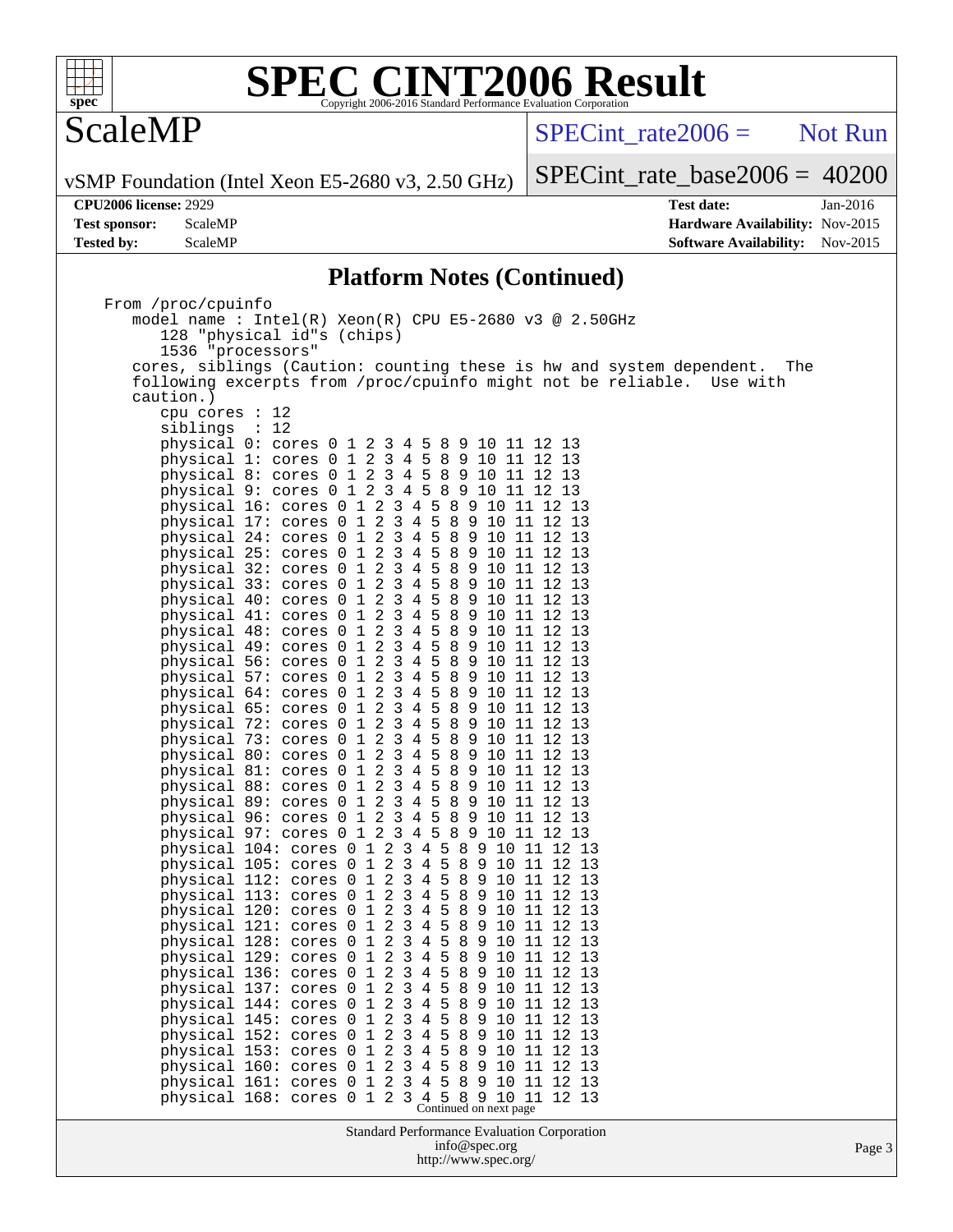

## **ScaleMP**

 $SPECTnt_rate2006 =$  Not Run

vSMP Foundation (Intel Xeon E5-2680 v3, 2.50 GHz)

[SPECint\\_rate\\_base2006 =](http://www.spec.org/auto/cpu2006/Docs/result-fields.html#SPECintratebase2006) 40200

**[CPU2006 license:](http://www.spec.org/auto/cpu2006/Docs/result-fields.html#CPU2006license)** 2929 **[Test date:](http://www.spec.org/auto/cpu2006/Docs/result-fields.html#Testdate)** Jan-2016 **[Test sponsor:](http://www.spec.org/auto/cpu2006/Docs/result-fields.html#Testsponsor)** ScaleMP **[Hardware Availability:](http://www.spec.org/auto/cpu2006/Docs/result-fields.html#HardwareAvailability)** Nov-2015 **[Tested by:](http://www.spec.org/auto/cpu2006/Docs/result-fields.html#Testedby)** ScaleMP **ScaleMP [Software Availability:](http://www.spec.org/auto/cpu2006/Docs/result-fields.html#SoftwareAvailability)** Nov-2015

## **[Platform Notes \(Continued\)](http://www.spec.org/auto/cpu2006/Docs/result-fields.html#PlatformNotes)**

| physical                                                 | 169:                                 | cores                                     | 0                     | 1                                                                            | 2                                                                                      | 3                                         | 4                                  | 5                     | 8                      | 9                     | 10                                                  | 11                         | 12                         | 13                                                             |  |
|----------------------------------------------------------|--------------------------------------|-------------------------------------------|-----------------------|------------------------------------------------------------------------------|----------------------------------------------------------------------------------------|-------------------------------------------|------------------------------------|-----------------------|------------------------|-----------------------|-----------------------------------------------------|----------------------------|----------------------------|----------------------------------------------------------------|--|
| physical                                                 | 176:                                 | cores                                     | 0                     | $\mathbf{1}$                                                                 | $\overline{a}$                                                                         | 3                                         | $\overline{4}$                     | 5                     | 8                      | 9                     | 10                                                  | 11                         | 12                         | 13                                                             |  |
| physical                                                 | 177:                                 | cores                                     | 0                     | 1                                                                            | $\overline{a}$                                                                         | 3                                         | 4                                  | 5                     | 8                      | 9                     | 10                                                  | 11                         | 12                         | 13                                                             |  |
| physical                                                 | 184:                                 | cores                                     | 0                     | $\mathbf{1}$                                                                 | 2                                                                                      | 3                                         | 4                                  | 5                     | 8                      | 9                     | 10                                                  | 11                         | 12                         | 13                                                             |  |
| physical                                                 | 185:                                 | cores                                     | 0                     | 1                                                                            | 2                                                                                      | 3                                         | 4                                  | 5                     | 8                      | 9                     | 10                                                  | 11                         | 12                         | 13                                                             |  |
| physical                                                 | 192:                                 | cores                                     | 0                     | 1                                                                            | $\overline{a}$                                                                         | 3                                         | 4                                  | 5                     | 8                      | 9                     | 10                                                  | 11                         | 12                         | 13                                                             |  |
| physical                                                 | 193:                                 | cores                                     | 0                     | $\mathbf{1}$                                                                 | $\overline{a}$                                                                         | 3                                         | 4                                  | 5                     | 8                      | 9                     | 10                                                  | 11                         | 12                         | 13                                                             |  |
| physical                                                 | 200:                                 | cores                                     | 0                     | $\mathbf{1}$                                                                 | $\overline{a}$                                                                         | 3                                         | 4                                  | 5                     | 8                      | 9                     | 10                                                  | 11                         | 12                         | 13                                                             |  |
| physical                                                 | 201:                                 | cores                                     | 0                     | $\mathbf{1}$                                                                 | $\overline{a}$                                                                         | 3                                         | 4                                  | 5                     | 8                      | 9                     | 10                                                  | 11                         | 12                         | 13                                                             |  |
| physical                                                 | 208:                                 | cores                                     | 0                     | $\mathbf{1}$                                                                 | $\overline{a}$                                                                         | 3                                         | 4                                  | 5                     | 8                      | 9                     | 10                                                  | 11                         | 12                         | 13                                                             |  |
| physical<br>physical<br>physical<br>physical             | 209:<br>216:<br>217:<br>224:         | cores<br>cores<br>cores<br>cores          | 0<br>0<br>0<br>0<br>0 | $\mathbf{1}$<br>$\mathbf{1}$<br>$\mathbf{1}$<br>$\mathbf{1}$<br>$\mathbf{1}$ | $\overline{a}$<br>$\overline{a}$<br>$\overline{a}$<br>$\overline{a}$<br>$\overline{a}$ | 3<br>3<br>3<br>3<br>3                     | 4<br>4<br>4<br>$\overline{4}$<br>4 | 5<br>5<br>5<br>5<br>5 | 8<br>8<br>8<br>8<br>8  | 9<br>9<br>9<br>9<br>9 | 10<br>10<br>10<br>10<br>10                          | 11<br>11<br>11<br>11<br>11 | 12<br>12<br>12<br>12<br>12 | 13<br>13<br>13<br>13<br>13                                     |  |
| physical<br>physical<br>physical<br>physical<br>physical | 225:<br>232:<br>233:<br>240:<br>241: | cores<br>cores<br>cores<br>cores<br>cores | 0<br>0<br>0<br>0      | $\mathbf{1}$<br>$\mathbf{1}$<br>$\mathbf{1}$<br>$\mathbf{1}$                 | $\overline{a}$<br>$\overline{a}$<br>$\overline{a}$<br>$\overline{a}$                   | 3<br>3<br>3<br>3                          | 4<br>4<br>4<br>4                   | 5<br>5<br>5<br>5      | 8<br>8<br>8<br>8       | 9<br>9<br>9<br>9      | 10<br>10<br>10<br>10                                | 11<br>11<br>11<br>11       | 12<br>12<br>12<br>12       | 13<br>13<br>13<br>13                                           |  |
| physical                                                 | 248:                                 | cores                                     | 0                     | $\mathbf{1}$                                                                 | $\overline{a}$                                                                         | 3                                         | $\overline{4}$                     | 5                     | 8                      | 9                     | 10                                                  | 11                         | 12                         | 13                                                             |  |
| physical                                                 | 249:                                 | cores                                     | 0                     | $\mathbf{1}$                                                                 | $\overline{a}$                                                                         | 3                                         | $\overline{4}$                     | 5                     | 8                      | 9                     | 10                                                  | 11                         | 12                         | 13                                                             |  |
| physical                                                 | 256:                                 | cores                                     | 0                     | $\mathbf{1}$                                                                 | $\overline{a}$                                                                         | 3                                         | 4                                  | 5                     | 8                      | 9                     | 10                                                  | 11                         | 12                         | 13                                                             |  |
| physical                                                 | 257:                                 | cores                                     | 0                     | $\mathbf{1}$                                                                 | $\overline{a}$                                                                         | 3                                         | 4                                  | 5                     | 8                      | 9                     | 10                                                  | 11                         | 12                         | 13                                                             |  |
| physical                                                 | 264:                                 | cores                                     | 0                     | $\mathbf{1}$                                                                 | $\overline{a}$                                                                         | 3                                         | 4                                  | 5                     | 8                      | 9                     | 10                                                  | 11                         | 12                         | 13                                                             |  |
| physical                                                 | 265:                                 | cores                                     | 0                     | $\mathbf{1}$                                                                 | $\overline{a}$                                                                         | 3                                         | 4                                  | 5                     | 8                      | 9                     | 10                                                  | 11                         | 12                         | 13                                                             |  |
| physical                                                 | 272:                                 | cores                                     | 0                     | $\mathbf{1}$                                                                 | $\overline{a}$                                                                         | 3                                         | $\overline{4}$                     | 5                     | 8                      | 9                     | 10                                                  | 11                         | 12                         | 13                                                             |  |
| physical                                                 | 273:                                 | cores                                     | 0                     | $\mathbf{1}$                                                                 | $\overline{a}$                                                                         | 3                                         | $\overline{4}$                     | 5                     | 8                      | 9                     | 10                                                  | 11                         | 12                         | 13                                                             |  |
| physical                                                 | 280:                                 | cores                                     | 0                     | $\mathbf{1}$                                                                 | $\overline{a}$                                                                         | 3                                         | 4                                  | 5                     | 8                      | 9                     | 10                                                  | 11                         | 12                         | 13                                                             |  |
| physical                                                 | 281:                                 | cores                                     | 0                     | $\mathbf{1}$                                                                 | 2                                                                                      | 3                                         | 4                                  | 5                     | 8                      | 9                     | 10                                                  | 11                         | 12                         | 13                                                             |  |
| physical                                                 | 288:                                 | cores                                     | 0                     | $\mathbf{1}$                                                                 | $\overline{a}$                                                                         | 3                                         | 4                                  | 5                     | 8                      | 9                     | 10                                                  | 11                         | 12                         | 13                                                             |  |
| physical                                                 | 289:                                 | cores                                     | 0                     | $\mathbf{1}$                                                                 | $\overline{a}$                                                                         | 3                                         | 4                                  | 5                     | 8                      | 9                     | 10                                                  | 11                         | 12                         | 13                                                             |  |
| physical                                                 | 296:                                 | cores                                     | 0                     | $\mathbf{1}$                                                                 | $\overline{a}$                                                                         | 3                                         | $\overline{4}$                     | 5                     | 8                      | 9                     | 10                                                  | 11                         | 12                         | 13                                                             |  |
| physical                                                 | 297:                                 | cores                                     | 0                     | $\mathbf{1}$                                                                 | $\overline{a}$                                                                         | 3                                         | $\overline{4}$                     | 5                     | 8                      | 9                     | 10                                                  | 11                         | 12                         | 13                                                             |  |
| physical                                                 | 304:                                 | cores                                     | 0                     | $\mathbf{1}$                                                                 | $\overline{a}$                                                                         | 3                                         | 4                                  | 5                     | 8                      | 9                     | 10                                                  | 11                         | 12                         | 13                                                             |  |
| physical                                                 | 305:                                 | cores                                     | 0                     | $\mathbf{1}$                                                                 | 2                                                                                      | 3                                         | 4                                  | 5                     | 8                      | 9                     | 10                                                  | 11                         | 12                         | 13                                                             |  |
| physical                                                 | 312:                                 | cores                                     | 0                     | $\mathbf{1}$                                                                 | $\overline{a}$                                                                         | 3                                         | 4                                  | 5                     | 8                      | 9                     | 10                                                  | 11                         | 12                         | 13                                                             |  |
| physical                                                 | 313:                                 | cores                                     | 0                     | $\mathbf{1}$                                                                 | $\overline{a}$                                                                         | 3                                         | 4                                  | 5                     | 8                      | 9                     | 10                                                  | 11                         | 12                         | 13                                                             |  |
| physical                                                 | 320:                                 | cores                                     | 0                     | $\mathbf{1}$                                                                 | $\overline{a}$                                                                         | 3                                         | 4                                  | 5                     | 8                      | 9                     | 10                                                  | 11                         | 12                         | 13                                                             |  |
| physical                                                 | 321:                                 | cores                                     | 0                     | $\mathbf{1}$                                                                 | $\overline{a}$                                                                         | 3                                         | 4                                  | 5                     | 8                      | 9                     | 10                                                  | 11                         | 12                         | 13                                                             |  |
| physical                                                 | 328:                                 | cores                                     | 0                     | $\mathbf{1}$                                                                 | $\overline{a}$                                                                         | 3                                         | 4                                  | 5                     | 8                      | 9                     | 10                                                  | 11                         | 12                         | 13                                                             |  |
| physical                                                 | 329:                                 | cores                                     | 0                     | $\mathbf{1}$                                                                 | 2                                                                                      | 3                                         | 4                                  | 5                     | 8                      | 9                     | 10                                                  | 11                         | 12                         | 13                                                             |  |
| physical                                                 | 336:                                 | cores                                     | 0                     | $\mathbf{1}$                                                                 | $\overline{a}$                                                                         | 3                                         | 4                                  | 5                     | 8                      | 9                     | 10                                                  | 11                         | 12                         | 13                                                             |  |
| physical<br>physical<br>physical 345:<br>physical        | 337:<br>344:<br>352:                 | cores<br>cores<br>cores<br>cores          | 0<br>0<br>0<br>0      | $\mathbf{1}$<br>$\mathbf{1}$<br>$\mathbf 1$<br>$\mathbf 1$                   | $\overline{a}$<br>$\overline{a}$<br>$\overline{\mathbf{c}}$<br>2                       | 3<br>3<br>3<br>3                          | 4<br>4<br>4<br>4                   | 5<br>5<br>5<br>5      | 8<br>8<br>$\,8\,$<br>8 | 9<br>9<br>9<br>9      | 10<br>10<br>10<br>10                                | 11<br>11<br>11<br>11       | 12<br>12<br>$12\,$<br>12   | 13<br>13<br>13<br>13                                           |  |
| physical<br>physical<br>physical<br>physical             | 353:<br>360:<br>361:<br>368:         | cores<br>cores<br>cores<br>cores          | 0<br>0<br>0<br>0      | 1<br>1<br>$\mathbf 1$<br>$\mathbf 1$                                         | $\overline{c}$<br>$\overline{a}$<br>$\sqrt{2}$<br>2                                    | $\frac{3}{3}$<br>$\mathfrak{Z}$<br>3<br>3 | $\overline{4}$<br>4<br>4<br>4      | 5<br>5<br>5<br>5<br>5 | 8<br>$\,8\,$<br>8<br>8 | 9<br>9<br>9<br>9      | 10<br>10<br>10<br>10                                | $11\,$<br>11<br>11<br>11   | 12<br>12<br>12<br>12       | 13<br>13<br>13<br>13                                           |  |
| physical<br>physical                                     | 369:<br>376:                         | cores<br>cores                            | 0<br>0                | 1<br>$\mathbf 1$                                                             | $\overline{2}$<br>$\overline{2}$                                                       | 3                                         | 4<br>4                             | 5                     | 8<br>8                 | 9<br>9                | 10<br>10<br>Continued on next page<br>info@spec.org | 11<br>11                   | 12<br>12                   | 13<br>13<br><b>Standard Performance Evaluation Corporation</b> |  |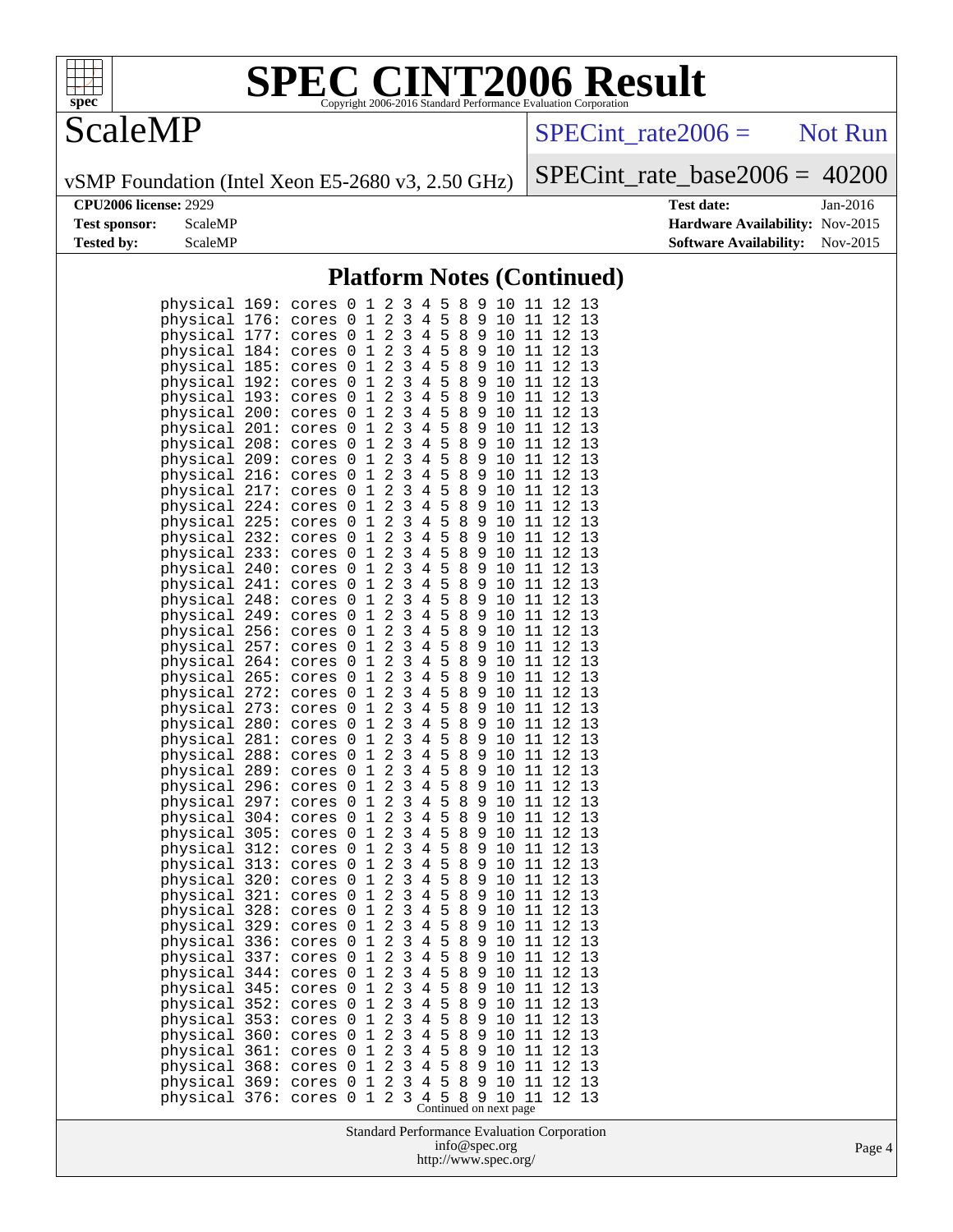

## **ScaleMP**

 $SPECTnt_rate2006 =$  Not Run

vSMP Foundation (Intel Xeon E5-2680 v3, 2.50 GHz)

[SPECint\\_rate\\_base2006 =](http://www.spec.org/auto/cpu2006/Docs/result-fields.html#SPECintratebase2006) 40200

**[CPU2006 license:](http://www.spec.org/auto/cpu2006/Docs/result-fields.html#CPU2006license)** 2929 **[Test date:](http://www.spec.org/auto/cpu2006/Docs/result-fields.html#Testdate)** Jan-2016 **[Test sponsor:](http://www.spec.org/auto/cpu2006/Docs/result-fields.html#Testsponsor)** ScaleMP **[Hardware Availability:](http://www.spec.org/auto/cpu2006/Docs/result-fields.html#HardwareAvailability)** Nov-2015 **[Tested by:](http://www.spec.org/auto/cpu2006/Docs/result-fields.html#Testedby)** ScaleMP **ScaleMP [Software Availability:](http://www.spec.org/auto/cpu2006/Docs/result-fields.html#SoftwareAvailability)** Nov-2015

## **[Platform Notes \(Continued\)](http://www.spec.org/auto/cpu2006/Docs/result-fields.html#PlatformNotes)**

| physical 377: cores 0 1 2 3 4 5 8 9 10 11 12 13<br>physical 384: cores 0 1 2 3 4 5 8 9 10 11 12 13<br>physical 385: cores 0 1 2 3 4 5 8 9 10 11 12 13<br>physical 392: cores 0 1 2 3 4 5 8 9 10 11 12 13<br>physical 393: cores 0 1 2 3 4 5 8 9 10 11 12 13<br>physical 400: cores 0 1 2 3 4 5 8 9 10 11 12 13<br>physical 401: cores 0 1 2 3 4 5 8 9 10 11 12 13<br>physical 408: cores 0 1 2 3 4 5 8 9 10 11 12 13<br>physical 409: cores 0 1 2 3 4 5 8 9 10 11 12 13<br>physical 416: cores 0 1 2 3 4 5 8 9 10 11 12 13<br>physical 417: cores 0 1 2 3 4 5 8 9 10 11 12 13<br>physical 424: cores 0 1 2 3 4 5 8 9 10 11 12 13<br>physical 425: cores 0 1 2 3 4 5 8 9 10 11 12 13<br>physical 432: cores 0 1 2 3 4 5 8 9 10 11 12 13<br>physical 433: cores 0 1 2 3 4 5 8 9 10 11 12 13<br>physical 440: cores 0 1 2 3 4 5 8 9 10 11 12 13<br>physical 441: cores 0 1 2 3 4 5 8 9 10 11 12 13<br>physical 448: cores 0 1 2 3 4 5 8 9 10 11 12 13<br>physical 449: cores 0 1 2 3 4 5 8 9 10 11 12 13<br>physical 456: cores 0 1 2 3 4 5 8 9 10 11 12 13<br>physical 457: cores 0 1 2 3 4 5 8 9 10 11 12 13<br>physical 464: cores 0 1 2 3 4 5 8 9 10 11 12 13<br>physical 465: cores 0 1 2 3 4 5 8 9 10 11 12 13<br>physical 472: cores 0 1 2 3 4 5 8 9 10 11 12 13<br>physical 473: cores 0 1 2 3 4 5 8 9 10 11 12 13<br>physical 480: cores 0 1 2 3 4 5 8 9 10 11 12 13<br>physical 481: cores 0 1 2 3 4 5 8 9 10 11 12 13<br>physical 488: cores 0 1 2 3 4 5 8 9 10 11 12 13<br>physical 489: cores 0 1 2 3 4 5 8 9 10 11 12 13<br>physical 496: cores 0 1 2 3 4 5 8 9 10 11 12 13<br>physical 497: cores 0 1 2 3 4 5 8 9 10 11 12 13<br>physical 504: cores 0 1 2 3 4 5 8 9 10 11 12 13<br>physical 505: cores 0 1 2 3 4 5 8 9 10 11 12 13<br>cache size : 30720 KB |  |  |  |  |  |  |  |  |  |
|--------------------------------------------------------------------------------------------------------------------------------------------------------------------------------------------------------------------------------------------------------------------------------------------------------------------------------------------------------------------------------------------------------------------------------------------------------------------------------------------------------------------------------------------------------------------------------------------------------------------------------------------------------------------------------------------------------------------------------------------------------------------------------------------------------------------------------------------------------------------------------------------------------------------------------------------------------------------------------------------------------------------------------------------------------------------------------------------------------------------------------------------------------------------------------------------------------------------------------------------------------------------------------------------------------------------------------------------------------------------------------------------------------------------------------------------------------------------------------------------------------------------------------------------------------------------------------------------------------------------------------------------------------------------------------------------------------------------------------------------------------------------------|--|--|--|--|--|--|--|--|--|
| From /proc/meminfo<br>MemTotal:<br>14205999376 kB<br>HugePages_Total:<br>0<br>Hugepagesize:<br>2048 kB                                                                                                                                                                                                                                                                                                                                                                                                                                                                                                                                                                                                                                                                                                                                                                                                                                                                                                                                                                                                                                                                                                                                                                                                                                                                                                                                                                                                                                                                                                                                                                                                                                                                   |  |  |  |  |  |  |  |  |  |
| /usr/bin/lsb release -d<br>CentOS release 6.5 (Final)                                                                                                                                                                                                                                                                                                                                                                                                                                                                                                                                                                                                                                                                                                                                                                                                                                                                                                                                                                                                                                                                                                                                                                                                                                                                                                                                                                                                                                                                                                                                                                                                                                                                                                                    |  |  |  |  |  |  |  |  |  |
| From /etc/*release* /etc/*version*<br>centos-release: CentOS release 6.5 (Final)<br>redhat-release: CentOS release 6.5 (Final)<br>rocks-release: Rocks release 6.1.1 (Sand Boa)<br>system-release: CentOS release 6.5 (Final)<br>system-release-cpe: cpe:/o:centos:linux:6:GA                                                                                                                                                                                                                                                                                                                                                                                                                                                                                                                                                                                                                                                                                                                                                                                                                                                                                                                                                                                                                                                                                                                                                                                                                                                                                                                                                                                                                                                                                            |  |  |  |  |  |  |  |  |  |
| uname $-a$ :<br>Linux f1100.local $2.6.32-431.29.2. e16. vSMP.1.x86_64 #1 SMP Tue Sep 30Continued on next page$                                                                                                                                                                                                                                                                                                                                                                                                                                                                                                                                                                                                                                                                                                                                                                                                                                                                                                                                                                                                                                                                                                                                                                                                                                                                                                                                                                                                                                                                                                                                                                                                                                                          |  |  |  |  |  |  |  |  |  |
| <b>Standard Performance Evaluation Corporation</b><br>info@spec.org                                                                                                                                                                                                                                                                                                                                                                                                                                                                                                                                                                                                                                                                                                                                                                                                                                                                                                                                                                                                                                                                                                                                                                                                                                                                                                                                                                                                                                                                                                                                                                                                                                                                                                      |  |  |  |  |  |  |  |  |  |

<http://www.spec.org/>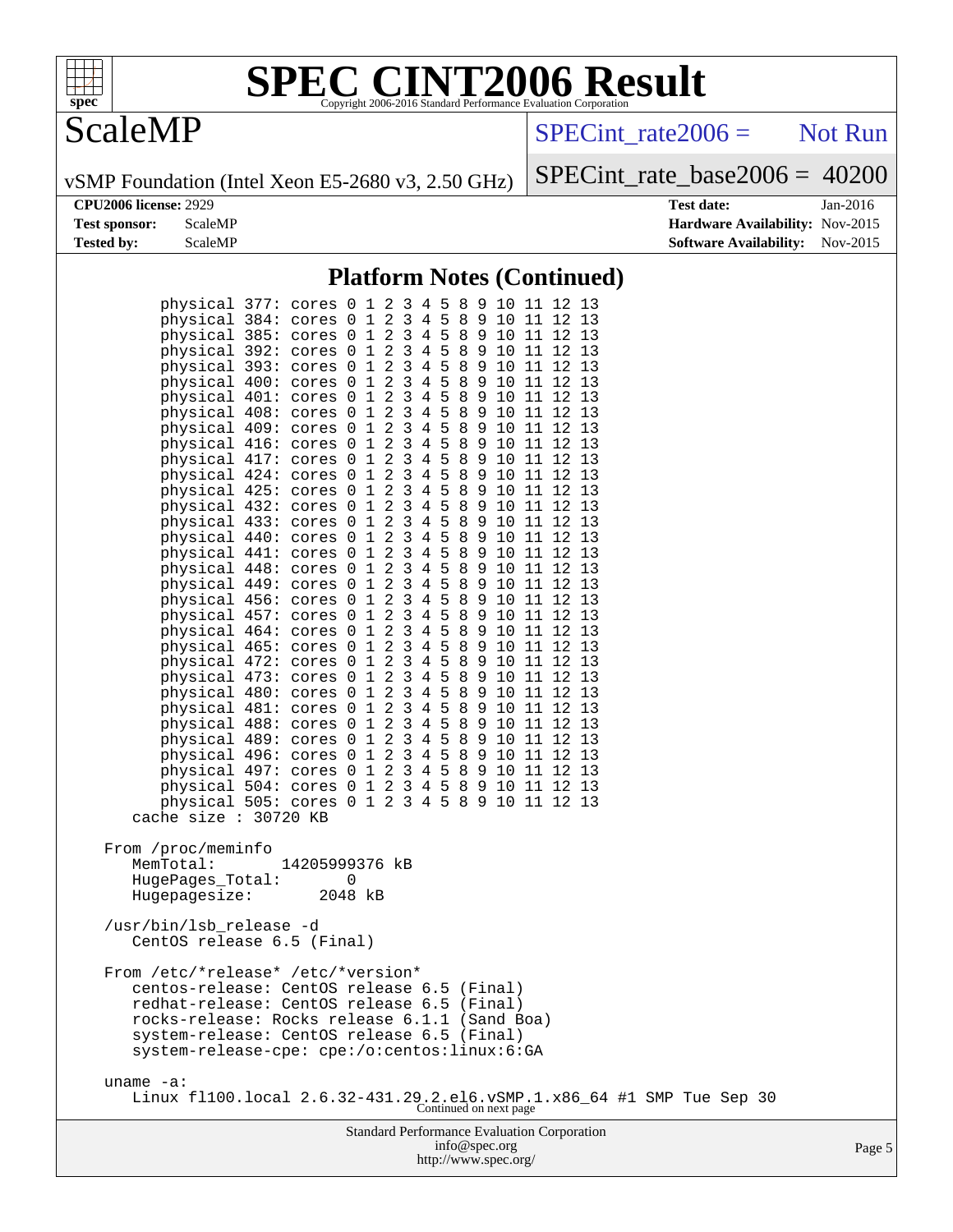

## ScaleMP

SPECint rate  $2006 =$  Not Run

vSMP Foundation (Intel Xeon E5-2680 v3, 2.50 GHz)

SPECint rate base2006 =  $40200$ 

**[CPU2006 license:](http://www.spec.org/auto/cpu2006/Docs/result-fields.html#CPU2006license)** 2929 **[Test date:](http://www.spec.org/auto/cpu2006/Docs/result-fields.html#Testdate)** Jan-2016 **[Test sponsor:](http://www.spec.org/auto/cpu2006/Docs/result-fields.html#Testsponsor)** ScaleMP **[Hardware Availability:](http://www.spec.org/auto/cpu2006/Docs/result-fields.html#HardwareAvailability)** Nov-2015 **[Tested by:](http://www.spec.org/auto/cpu2006/Docs/result-fields.html#Testedby)** ScaleMP **ScaleMP [Software Availability:](http://www.spec.org/auto/cpu2006/Docs/result-fields.html#SoftwareAvailability)** Nov-2015

### **[Platform Notes \(Continued\)](http://www.spec.org/auto/cpu2006/Docs/result-fields.html#PlatformNotes)**

01:59:41 PDT 2014 x86 64 x86 64 x86 64 GNU/Linux

run-level 3 Jan 12 00:04

SPEC is set to: /ramfs/SPEC\_CPU2006v1.2<br>Filesystem Type Size Used Ava Type Size Used Avail Use% Mounted on ramfs ramfs 0 0 0 - /ramfs

(End of data from sysinfo program)

### **[General Notes](http://www.spec.org/auto/cpu2006/Docs/result-fields.html#GeneralNotes)**

Binaries compiled on same system.

## **[Base Compiler Invocation](http://www.spec.org/auto/cpu2006/Docs/result-fields.html#BaseCompilerInvocation)**

[C benchmarks](http://www.spec.org/auto/cpu2006/Docs/result-fields.html#Cbenchmarks):

[icc -m32 -L/share/apps/intel/composer\\_xe\\_2015/lib/ia32/](http://www.spec.org/cpu2006/results/res2016q1/cpu2006-20160113-38706.flags.html#user_CCbase_intel_icc_673385d0878c1b6ef1c97cc41e45adec)

[C++ benchmarks:](http://www.spec.org/auto/cpu2006/Docs/result-fields.html#CXXbenchmarks)

[icpc -m32 -L/share/apps/intel/composer\\_xe\\_2015/lib/ia32/](http://www.spec.org/cpu2006/results/res2016q1/cpu2006-20160113-38706.flags.html#user_CXXbase_intel_icpc_8b7bc6269a2d42c2858eda1243bf2e8f)

## **[Base Portability Flags](http://www.spec.org/auto/cpu2006/Docs/result-fields.html#BasePortabilityFlags)**

 400.perlbench: [-DSPEC\\_CPU\\_LINUX\\_IA32](http://www.spec.org/cpu2006/results/res2016q1/cpu2006-20160113-38706.flags.html#b400.perlbench_baseCPORTABILITY_DSPEC_CPU_LINUX_IA32) 462.libquantum: [-DSPEC\\_CPU\\_LINUX](http://www.spec.org/cpu2006/results/res2016q1/cpu2006-20160113-38706.flags.html#b462.libquantum_baseCPORTABILITY_DSPEC_CPU_LINUX) 483.xalancbmk: [-DSPEC\\_CPU\\_LINUX](http://www.spec.org/cpu2006/results/res2016q1/cpu2006-20160113-38706.flags.html#b483.xalancbmk_baseCXXPORTABILITY_DSPEC_CPU_LINUX)

## **[Base Optimization Flags](http://www.spec.org/auto/cpu2006/Docs/result-fields.html#BaseOptimizationFlags)**

[C benchmarks](http://www.spec.org/auto/cpu2006/Docs/result-fields.html#Cbenchmarks):

[-xCORE-AVX2](http://www.spec.org/cpu2006/results/res2016q1/cpu2006-20160113-38706.flags.html#user_CCbase_f-xAVX2_5f5fc0cbe2c9f62c816d3e45806c70d7) [-O3](http://www.spec.org/cpu2006/results/res2016q1/cpu2006-20160113-38706.flags.html#user_CCbase_f-O3) [-ipo](http://www.spec.org/cpu2006/results/res2016q1/cpu2006-20160113-38706.flags.html#user_CCbase_f-ipo) [-no-prec-div](http://www.spec.org/cpu2006/results/res2016q1/cpu2006-20160113-38706.flags.html#user_CCbase_f-no-prec-div) [-opt-prefetch](http://www.spec.org/cpu2006/results/res2016q1/cpu2006-20160113-38706.flags.html#user_CCbase_f-opt-prefetch) [-opt-mem-layout-trans=3](http://www.spec.org/cpu2006/results/res2016q1/cpu2006-20160113-38706.flags.html#user_CCbase_f-opt-mem-layout-trans_a7b82ad4bd7abf52556d4961a2ae94d5)

[C++ benchmarks:](http://www.spec.org/auto/cpu2006/Docs/result-fields.html#CXXbenchmarks)

[-xCORE-AVX2](http://www.spec.org/cpu2006/results/res2016q1/cpu2006-20160113-38706.flags.html#user_CXXbase_f-xAVX2_5f5fc0cbe2c9f62c816d3e45806c70d7) [-O3](http://www.spec.org/cpu2006/results/res2016q1/cpu2006-20160113-38706.flags.html#user_CXXbase_f-O3) [-ipo](http://www.spec.org/cpu2006/results/res2016q1/cpu2006-20160113-38706.flags.html#user_CXXbase_f-ipo) [-no-prec-div](http://www.spec.org/cpu2006/results/res2016q1/cpu2006-20160113-38706.flags.html#user_CXXbase_f-no-prec-div) [-opt-prefetch](http://www.spec.org/cpu2006/results/res2016q1/cpu2006-20160113-38706.flags.html#user_CXXbase_f-opt-prefetch) [-opt-mem-layout-trans=3](http://www.spec.org/cpu2006/results/res2016q1/cpu2006-20160113-38706.flags.html#user_CXXbase_f-opt-mem-layout-trans_a7b82ad4bd7abf52556d4961a2ae94d5)

## **[Base Other Flags](http://www.spec.org/auto/cpu2006/Docs/result-fields.html#BaseOtherFlags)**

[C benchmarks](http://www.spec.org/auto/cpu2006/Docs/result-fields.html#Cbenchmarks):

Continued on next page

Standard Performance Evaluation Corporation [info@spec.org](mailto:info@spec.org) <http://www.spec.org/>